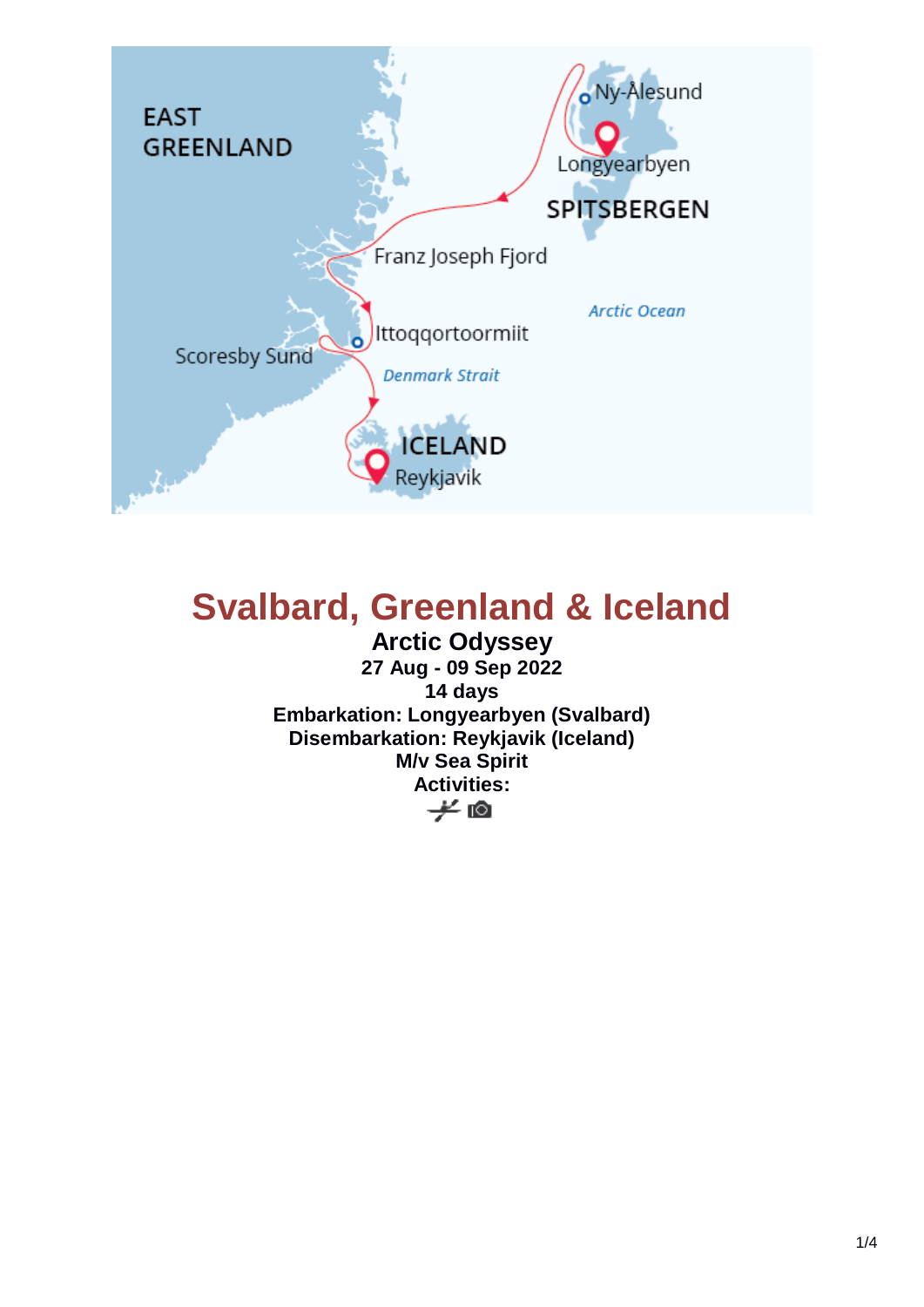## **Itinerary**



#### **Day 1: Longyearbyen, Svalbard (hotel night)**

Welcome to Longyearbyen, the Arctic adventure capital of the Norwegian territory of Svalbard and starting point of our expedition. After arriving via scheduled commercial flight, you are free to explore this small but fascinating settlement. Be sure to see the excellent Svalbard Museum and enjoy the shops, cafes and restaurants in the town center. Your hotel for the night has been arranged by us and is included in the price of the voyage.



#### **Day 2: Embarkation in Longyearbyen**

In the afternoon we welcome you aboard the expedition ship M/V Sea Spirit; transfers from the hotel are included. Explore the ship and get comfortable in your home-away-from-home for the extraordinary adventure to come. The long days of summer sunlight illuminate our surroundings as we slip our moorings and sail into a true wilderness where wildlife abounds. The scenery as we sail through Isfjorden on our first evening is spectacular and there is already the possibility of marine mammal encounters.



### **Day 3-4: Exploration of Svalbard**

Svalbard is a true High Arctic wilderness and this part of the voyage is a real expedition. Our route and exploration opportunities here are heavily dependent on the weather and sea ice conditions we encounter. Our experienced captain and expedition leader decide the itinerary and continually adjust plans as conditions and opportunities warrant. You can be sure that the best possible advantage will be taken of the circumstances presented to us by Nature in this wild and remote corner of the Arctic. We anticipate exploring in the northwestern part of the island of Spitsbergen. This area contains the archipelago's most impressive scenery and some of the Arctic's best wildlife viewing opportunities. Deep fjords and narrow channels are flanked by jagged snowy mountain peaks. Immense tidewater glaciers calve icebergs into turquoise waters. Fields of flowering tundra are home

to grazing reindeer and playful Arctic fox. Bountiful inshore and offshore waters are home to a wide variety of marine mammals. Polar Bears can be spotted anytime, anywhere in and around Svalbard. Also in this area is Ny Ålesund, a former mining town that is now home to an international community of Arctic researchers, complete with museum, gift shop, and post office. This was also a staging area for historic attempts to discover the North Pole.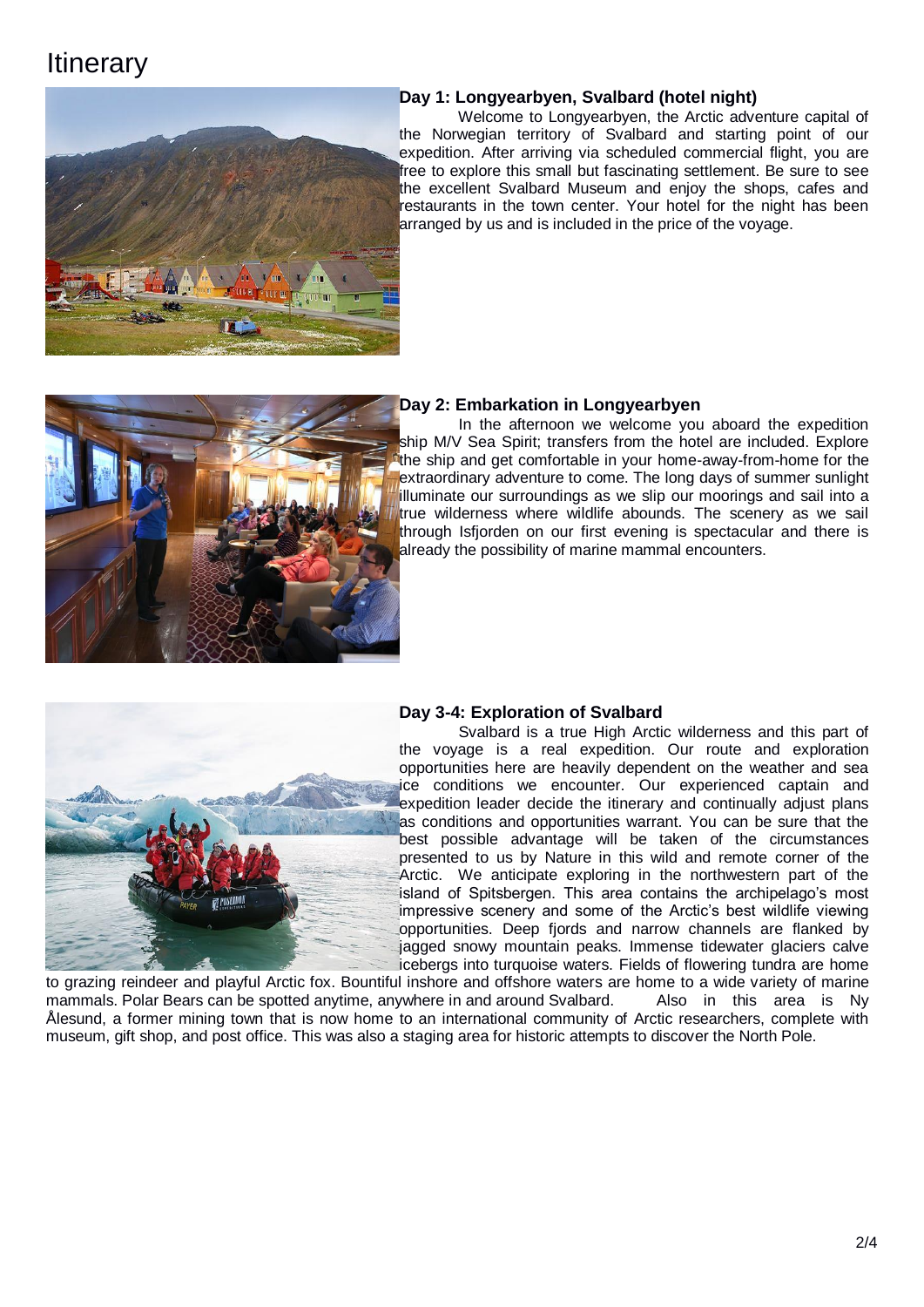

#### **Day 5-6: Across the Greenland Sea**

From Svalbard we head southwest across the Greenland Sea toward East Greenland. In these far northern latitudes it is possible to encounter sea ice any time of the year. All along the way we remain vigilant for sightings of marine mammals such as whales, seals, and the majestic polar bear. As we head south, darker nights create a high possibility of seeing aurora borealis.



#### **Day 7-11: Exploration of East Greenland**

This is expedition cruising at its most authentic. Our itinerary and exploration opportunities in East Greenland are dependent on weather and sea ice conditions. Again you can be sure that our experienced captain and expedition leader will take advantage of every opportunity to experience excellent wildlife viewing, to discover incredible scenery, and to go ashore wherever possible. The Franz Josef Fjord and Kong Oscar Fjord systems are part of Northeast Greenland National Park, the world's largest national park. Scoresby Sund is the largest and longest fjord system in the world. We anticipate exploring these fiord systems to the extent made possible by ever-changing ice conditions.

This whole area contains some of the Arctic's most impressive scenery. Deep fjords and narrow channels, flanked by ice-clad peaks up to 2000 meters high, reach far into the mountainous heart

of Greenland. Tidewater glaciers create colossal icebergs that float with wind and tide throughout the fjord system. On shore, fields of multicolored tundra are home to musk oxen and Arctic hare. The landscape—vast, open, and seemingly untouched since the beginning of time—is a hikers' paradise. Throughout this area we also find ancient Thule archeological sites, historical trappers' huts, and modern Inuit hunters' cabins. The Inuit village of Ittoqqortoormiit is the only permanent settlement in the region. The community boasts an excellent museum, a gift shop, a post office, an abundance of Greenlandic sled dogs, and of course the opportunity to meet Inuit people. The days are filled with memorable excursions, sumptuous meals, presentations by our experts, and enough stunning scenery to fill your camera and overwhelm your emotions. Each night brings new possibilities for incredible displays of aurora borealis the Northern Lights. This is the perfect time and one of the world's best places to experience this otherworldly celestial phenomenon.



#### **Day 12: Across Denmark Strait**

After our amazing time in East Greenland we cross Denmark Strait toward Iceland, crossing the Arctic Circle on the way. Presentations and workshops by our expert staff, as well as our range of onboard recreation facilities, ensure that this day at sea is not idly spent. Seabird viewing and whale sightings can be enjoyed from panoramic open decks as well as exterior stateroom windows and balconies.